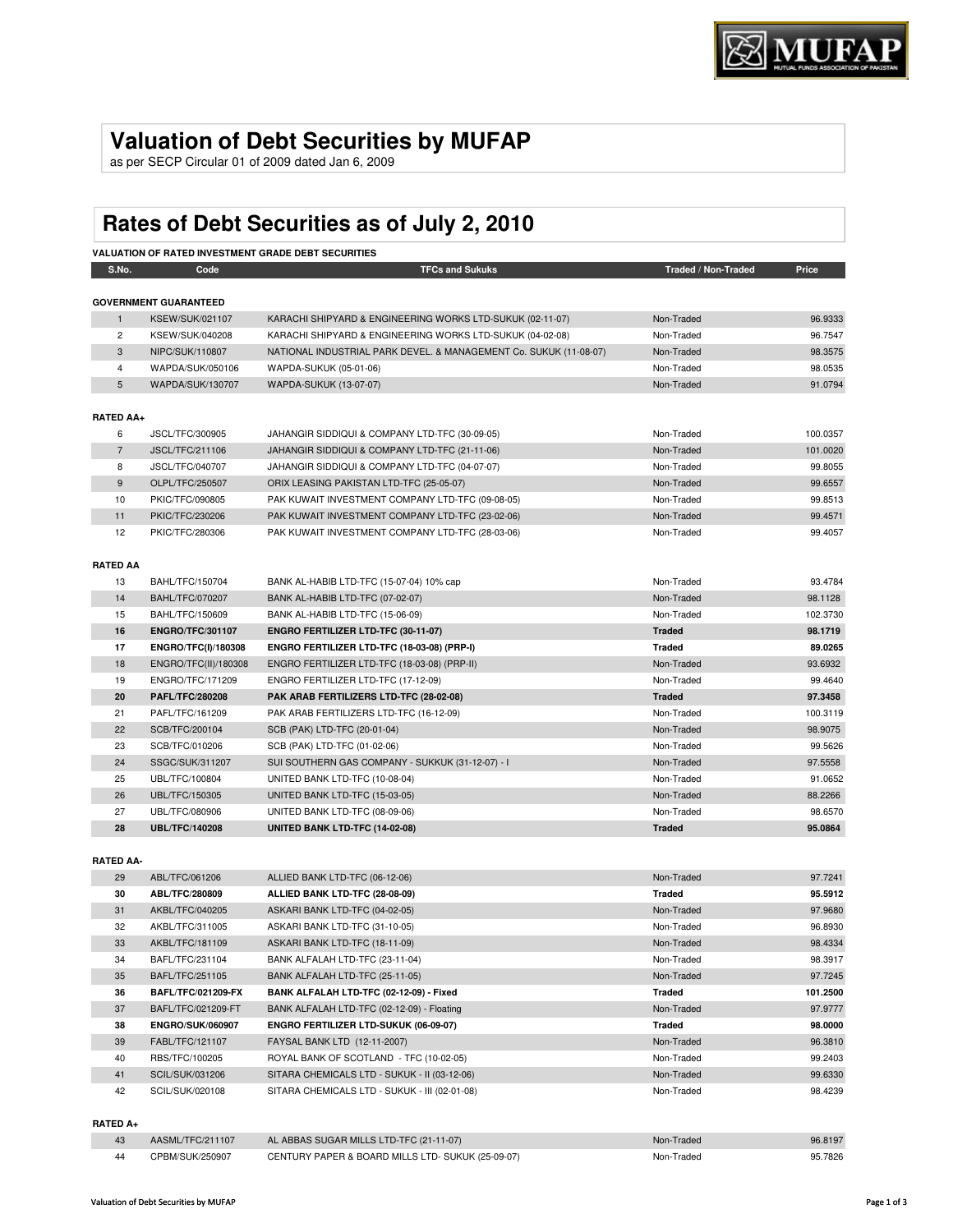

| 45 | EIBL/TFC/150307        | ESCORTS INVESTMENT BANK LTD-TFC (15-03-07)                          | Non-Traded    | 99.1542 |
|----|------------------------|---------------------------------------------------------------------|---------------|---------|
| 46 | FRSCL(A)/TFC/170107    | FINANCIAL REC'BLES SEC'ZATION CO. LTD-TFC CLASS "A"                 | Non-Traded    | 97.3943 |
| 47 | FRSCL(B)/TFC/170107    | FINANCIAL REC'BLES SEC'ZATION CO. LTD-TFC CLASS "B"                 | Non-Traded    | 97.3943 |
| 48 | HBFC/SUK/080508        | HOUSE BUILDING FINANCE CORPORATION LTD - SUKUK (08-05-08)           | Non-Traded    | 95.2953 |
| 49 | IGIBL/TFC/110706       | IGI INV. BANK LTD-TFC (FIRST INT'I INV. BANK LTD. - TFC) (11-07-06) | Non-Traded    | 99.3640 |
| 50 | KASBS/TFC/270607       | KASB SECURITIES LTD- TFC (27-06-07)                                 | Non-Traded    | 97.5468 |
| 51 | <b>NIB/TFC/050308</b>  | <b>NIB BANK LTD-TFC (05-03-08)</b>                                  | <b>Traded</b> | 96.0162 |
| 52 | PACE/TFC/150208        | PACE (PAKISTAN) LTD-TFC (15-02-08)                                  | Non-Traded    | 97.3433 |
| 53 | PMCL/TFC/310506        | PAKISTAN MOBILE COMMUNICATION LTD-TFC (31-05-06)                    | Non-Traded    | 98.6355 |
| 54 | PMCL/TFC/011007        | PAKISTAN MOBILE COMMUNICATION LTD-TFC (01-10-07)                    | Non-Traded    | 98.4692 |
| 55 | <b>PMCL/TFC/281008</b> | PAKISTAN MOBILE COMMUNICATION LTD-TFC (28-10-08)                    | <b>Traded</b> | 86.5000 |
| 56 | PEL/SUK/280907         | PEL-SUKUK (28-09-07)                                                | Non-Traded    | 98.0151 |
| 57 | PEL/SUK/300608         | PEL-SUKUK (30-06-08)                                                | Non-Traded    | 92.1678 |
| 58 | SNBL/TFC/050505        | SONERI BANK LTD-TFC (05-05-05)                                      | Non-Traded    | 96.2110 |
|    |                        |                                                                     |               |         |

## **RATED A**

| 59 | AZLC/TFC/050907    | ALZAMIN LEASING CORPORATION LTD-TFC (05-09-07) | Non-Traded | 99.7054 |
|----|--------------------|------------------------------------------------|------------|---------|
| 60 | AZLM/TFC/120508    | AL-ZAMIN LEASING MODARABA LTD-TFC (12-05-08)   | Non-Traded | 96.8321 |
| 61 | AML/SUK/210108     | AMTEX LTD.-SUKUK (21-01-08)                    | Non-Traded | 94.4225 |
| 62 | EBL/SUK/080908     | EDEN BUILDERS LTD. - SUKUK (08-09-08)          | Non-Traded | 95.6350 |
| 63 | JDWS/SUK/190608    | JDW SUGAR MILLS LTD. SUKUK (19-06-08)          | Non-Traded | 93.6201 |
| 64 | JDWS/TFC/230608    | JDW SUGAR MILLS LTD. TFC (23-06-08)            | Non-Traded | 93.5838 |
| 65 | OPTI/TFC/101007    | OPTIMUS LTD - TFC (10-10-07)                   | Non-Traded | 96.1460 |
| 66 | OLPL/SUK/300607    | ORIX LEASING PAKISTAN LTD-SUKUK (30-06-07)     | Non-Traded | 96.6490 |
| 67 | OLPL/TFC/150108    | ORIX LEASING PAKISTAN LTD-TFC (15-01-08)       | Non-Traded | 95.7577 |
| 68 | TRAKKER/TFC/150907 | <b>TRAKKER (15-09-07) - PPTFC</b>              | Non-Traded | 99.1617 |
| 69 | WTL/TFC/281106     | WORLDCALL TELECOM LTD.TFC (28-11-06)           | Non-Traded | 98.2223 |
| 70 | WTL/TFC/071008     | WORLDCALL TELECOM LTD-TFC (07-10-08)           | Non-Traded | 95.0127 |

## **RATED A-**

| AVH/TFC/300409   | AVARI HOTELS-TFC (30-04-09)                | Non-Traded | 93.3268 |
|------------------|--------------------------------------------|------------|---------|
| KASHF/TFC/051107 | KASHAF FOUNDATION - TFC (05-11-07)         | Non-Traded | 99.8199 |
| SSML/SUK/270907  | SHAHMURAD SUGAR MILLS LTD-SUKUK (27-09-07) | Non-Traded | 95.2971 |

### **RATED BBB+**

| 74 | BRRGM/TFC/070708 | BRR GUARDIAN MODARABA (07-07-08)          | Non-Traded | 87.4345 |
|----|------------------|-------------------------------------------|------------|---------|
| 75 | OTML/SUK/260908  | QUETTA TEXTILE MILLS LTD-SUKUK (26-09-08) | Non-Traded | 83.1175 |
| 76 | SEARL/TFC/090306 | SEARLE PAKISTAN LTD-TFC (09-03-06)        | Non-Traded | 97.6458 |
| 77 | SMEL/TFC/160708  | SME LEASING LTD-TFC (16-07-08)            | Non-Traded | 96.5975 |

## **RATED BBB**

|                  | TELE/TFC/270505  | TELECARD LTD-TFC (27-05-05)              | Non-Traded | 90.0646 |
|------------------|------------------|------------------------------------------|------------|---------|
| 78               | TRIBL/TFC/151105 | TRUST INVESTMENT BANK LTD-TFC (15-11-05) | Non-Traded | 98,5783 |
| 79               | TRIBL/TFC/040708 | TRUST INVESTMENT BANK LTD-TFC (04-07-08) | Non-Traded | 90.2510 |
|                  |                  |                                          |            |         |
| <b>DATED DDD</b> |                  |                                          |            |         |

## **RATED BBB-**

| 80 | PAFL/TFC/140108 | AGRITECH LTD-TFC (14-01-08)   | Non-Traded | 84.1364 |
|----|-----------------|-------------------------------|------------|---------|
| 81 | PAFL/SUK/060808 | AGRITECH LTD-SUKUK (06-08-08) | Non-Traded | 81.4613 |

#### **VALUATION OF RATED NON-INVESTMENT GRADE DEBT SECURITIES**

| S.No.          | Code             | <b>TFCs and Sukuks</b>                                  | Traded / Non-Traded | Price   |
|----------------|------------------|---------------------------------------------------------|---------------------|---------|
| $4 * *$        | FDIBL/TFC/110907 | FIRST DAWOOD INVESTMENT BANK LTD. TFC (11-09-07)        | Non-Traded          | 70.9689 |
| $\overline{2}$ | GLL/TFC/040708   | GRAYS LEASING LTD. - TFC (04-07-08)                     | Non-Traded          | 75,0000 |
| $3***$         | SPLC/TFC/130308  | SAUDI PAK LEASING COMPANY LTD-TFC (13-03-08)            | Non-Traded          | 72.7827 |
| 4              | SLCL/SUK/010607  | SECURITY LEASING CORPORATION LTD-SUKKUK (01-06-07) - I  | Non-Traded          | 75,0000 |
| b.             | SLCL/SUK/190907  | SECURITY LEASING CORPORATION LTD-SUKKUK (19-09-07) - II | Non-Traded          | 75,0000 |

## **VALUATION OF NON-RATED INVESTMENT GRADE DEBT SECURITIES**

| S.No. | Code            | <b>TFCs and Sukuks</b>             | Traded / Non-Traded | Price   |
|-------|-----------------|------------------------------------|---------------------|---------|
|       | DAWH/SUK/180907 | DAWOOD HERCULES-SUKUK (18-09-07)   | Non-Traded          | 98.0720 |
|       | SEL/SUK/160707  | SITARA ENERGY LTD-SUKUK (16-07-07) | Non-Traded          | 98.3228 |

#### **VALUATION OF NON-RATED DEBT SECURITIES**

| S.No. | Code            | <b>TFCs and Sukuks</b>                        | Traded / Non-Traded | <b>Price</b> |
|-------|-----------------|-----------------------------------------------|---------------------|--------------|
|       | AAHL/TFC/230806 | ABBAS HOLDINGS (PVT) LTD-TFC (23-08-06)<br>AL | Non-Traded          | 75,0000      |